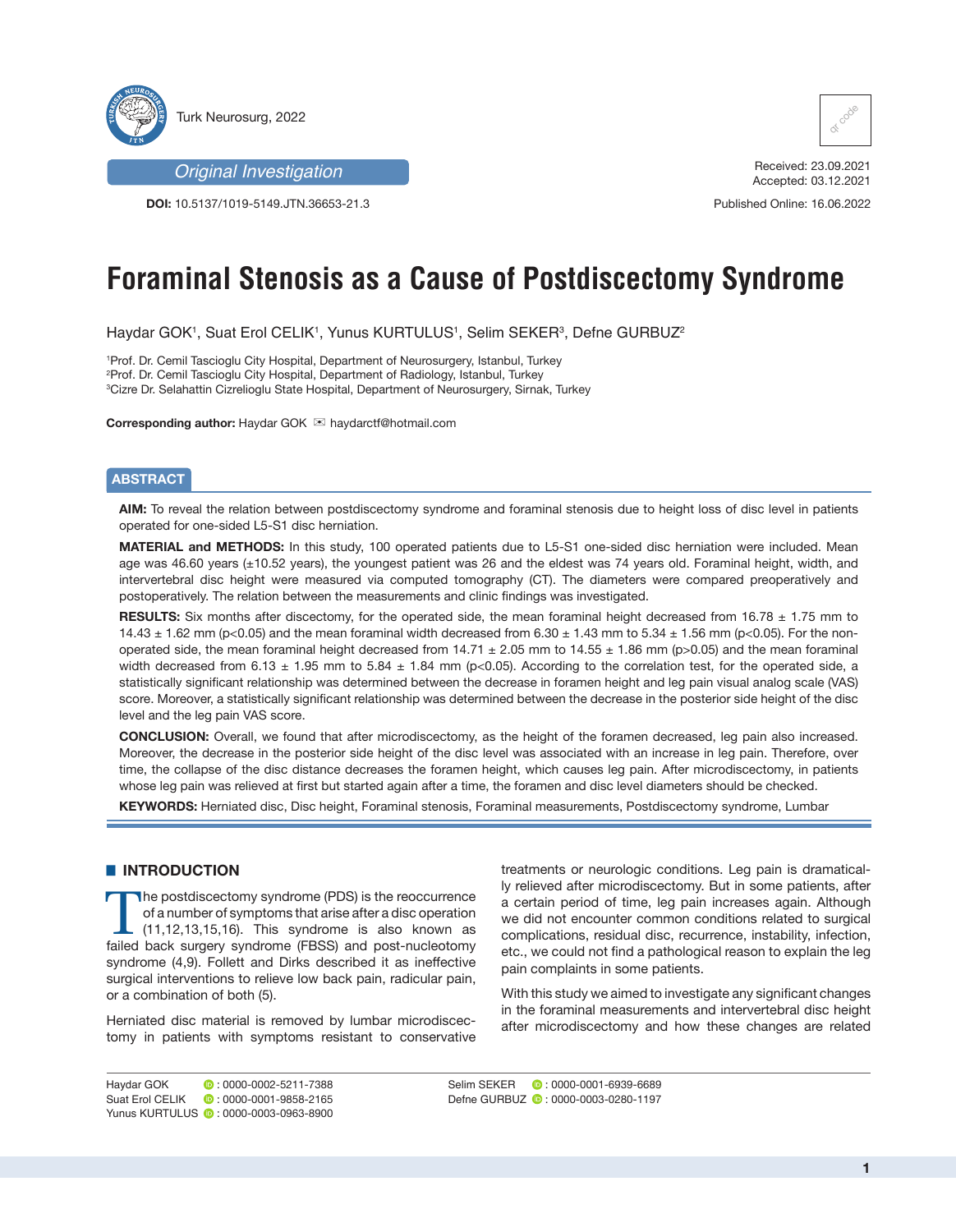to relapsing leg pain complaints. L5 nerve root is the most common root which involved in foraminal stenosis pathology (75%) (10) and is due to L5-S1 extraforaminal disc herniation or stenosis of this level (1,12). Therefore, we decided to focus on the L5-S1 disc level for the present study. Moreover, we made measurements via computed tomography (CT) because CT scans provide information about the foraminal area and also sagittal images provide better visualization of the foramen (3,12).

# █ **MATERIAL and METHODS**

In this study, 100 operated patients (44 females, 56 males) due to L5-S1 herniation were included. The mean age was 46.60 years (±10.52 years), with the youngest being 26 years old and the oldest 74.

The radiological and clinical outcomes of the patients were investigated. Radiological studies were performed preoperatively and six months after surgery to assess the measurements of the neural foramina and the disc heights at L5-S1 level via CT (Figure 1-3).

All patients were operated with the standard microdiscectomy procedure under general anesthesia. The patients were positioned in prone position. The L5-S1 intervertebral disc levels were confirmed based on the intraoperative C-arm fluoroscopic images. After a longitudinal midline skin incision and subcutaneous dissection, the muscular aponeurosis was incised away from the midline on the side of the approach. Muscle dissection was performed subperiosteally from the spinous process with an elevator. To confirm the level, at this point, repeat imaging was performed. After the retractors were in place, the microscope was positioned. The ligamentum flavum was exposed and removed using a Kerrison rongeur. The medial aspect of the inferior facet of the superior vertebra and the inferior portion of the upper lamina may be removed for adequate visualization. By removing the fragmented or herniated disc tissue, disc excision was performed. The annulus was incised and from behind the posterior longitudinal ligament a portion of disc was removed with pituitary rongeurs. After irrigation, meticulous hemostasis was obtained using bipolar cautery. The mean operative time was 83 minutes and mean blood loss was 117 mL. All patients were mobilized 4–6 hours after surgery and discharged the next day. The clinical



**Figure 1:** Foraminal and discal measurements of the patient. **A)** Preoperatively foraminal height and width measurement. **B)** Postoperatively foraminal height and width measurement. **C)** Preoperative anterior and posterior disc height measurement. **D)** Postoperative anterior and posterior disc height measurement.



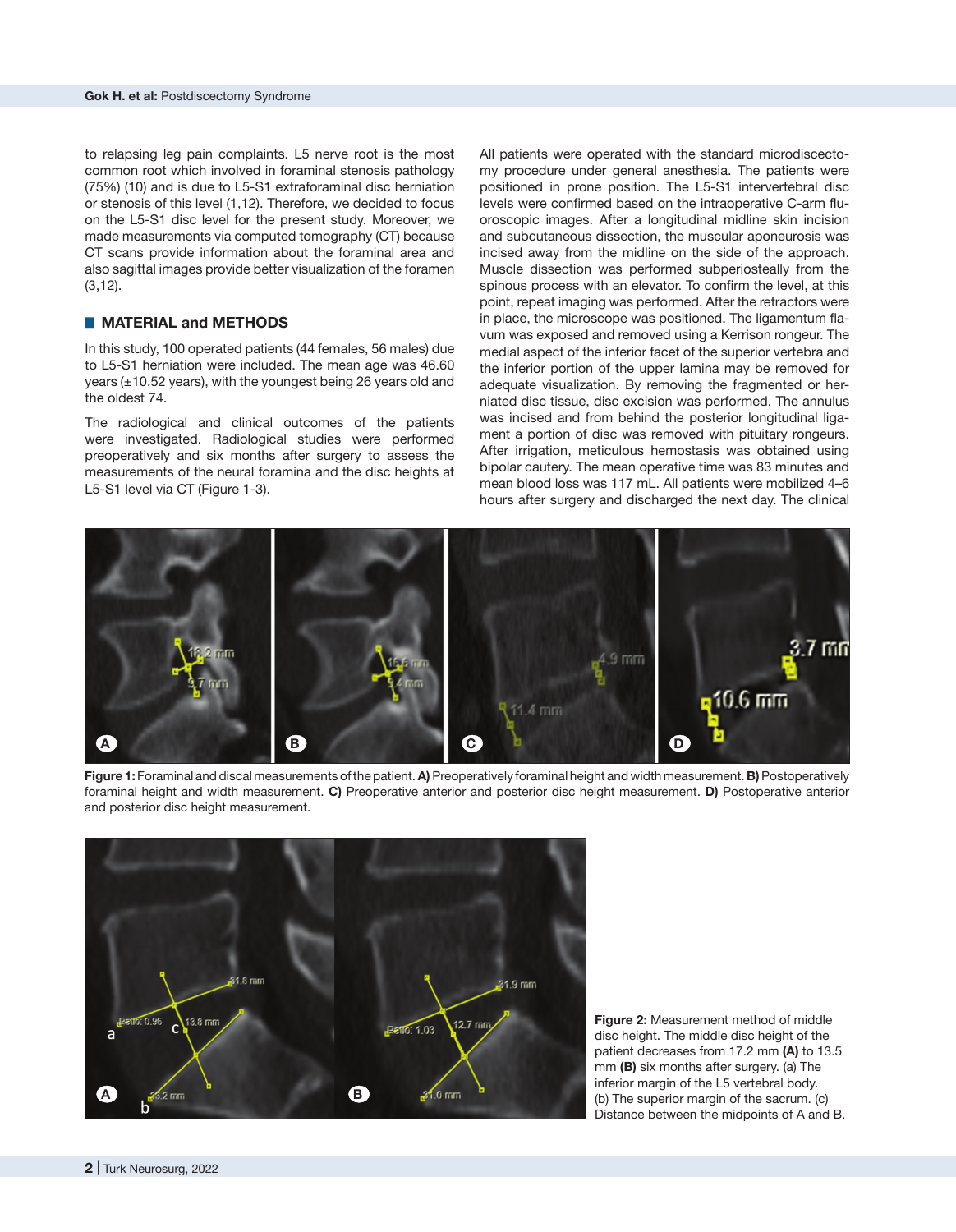

**Figure 3:** Foraminal height change of two patients. **A1 and A2:** The foraminal height decreases from 17.2 mm to 13.5 mm six months after surgery at the operated side. **B1 and B2:** The foraminal height decreases from 18.2 mm to 15.9 mm six months after surgery.

outcome was assessed using the visual analog scale (VAS) scores before surgery as well as one day and six months after surgery.

Statistical analysis was performed using SPSS 22.0 statistical package software and the Microsoft Excel. Continuous variables were summarized as medians or means and SDs. The influence of all the categorical variables was tested using the chi-square test. A two-sided p value of <0.05 was considered to be statistically significant. A multivariate analysis was then performed using a forward stepwise logistic regression analysis.

# █ **RESULTS**

We did not include patients who had surgical complications, such as BOS fistula and nerve root damage, and complications encountered in the postoperative period, such as discitis, residue, recurrence, adjacent segment disease, or sagittal balance-related problems. One hundred patients (42 right, 58 left) who were operated for L5-S1 herniation and who were outside these criteria were evaluated. The average duration of symptoms was 11 months among all patients. Back pain and leg pain with numbness at the affected side were the main complaints (Table I). All patients were operated with the standard microdiscectomy procedure. Marked leg pain reduction was detected in the early postoperative period. While the mean preoperative leg pain VAS score was 7.8, it decreased to 1.5 in the first postoperative day. However, leg pain VAS score was found to increase over time and it was found to be 3.7 in the sixth postoperative month (Table II).

Preoperatively, the mean right foraminal height of L5-S1 level was 15.95  $\pm$  2.13 mm and mean left foraminal height was 15.54  $\pm$  2.20 mm. The mean right foraminal width of L5-S1 level was  $5.86 \pm 1.17$  mm and mean left foraminal width was  $5.68 \pm 1.34$  mm. The mean anterior, middle, and posterior disc heights of L5-S1 levels were found to be  $11.85 \pm 2.46$  mm,  $9.25 \pm 2.14$ , and  $6.13 \pm 0.88$ , respectively (Table III).

**Table I:** Sign and Symptoms of Patients

| <b>Variable</b>                                     | Value<br>$n$ (%)                            |
|-----------------------------------------------------|---------------------------------------------|
| Leg pain                                            | 50 (100)                                    |
| Positive straight leg raise                         | 47 (94)                                     |
| Sensory deficit                                     | 46 (92)                                     |
| Back pain                                           | 42 (84)                                     |
| Motor weakness                                      | 6 (12)                                      |
| Bowel/bladder changes                               | 0(0)                                        |
| *Achilles reflex                                    |                                             |
| Grade 0<br>Grade 1<br>Grade 2<br>Grade 3<br>Grade 4 | 0(0)<br>13 (26)<br>37 (74)<br>0(0)<br>0 (0) |

*\*Grade 0 means no response, 1+ a decreased response, 2+ normal response, 3+ an increased response, and 4+ repeating reflex or clonus.*

Six months after surgery, the mean right foraminal height of L5-S1 level was 14.76  $\pm$  1.73 mm and mean left foraminal height was  $14.22 \pm 1.71$  mm. The mean right foraminal width of L5-S1 level was  $5.47 \pm 1.51$  mm and mean left foraminal width was  $5.39 \pm 1.91$  mm. The mean anterior, middle, and posterior disc heights of L5-S1 levels were found to be 10.27  $± 2.15$  mm,  $8.13 ± 1.49$ , and  $5.12 ± 0.97$ , respectively (Table III).

When we compared the foraminal heights and widths for the operated sides preoperatively and at the sixth postoperative month, the mean foraminal height decreased from 16.78  $\pm$ 1.75 mm to  $14.43 \pm 1.62$  mm (p<0.05) and mean foraminal width decreased from  $5.74 \pm 1.43$  mm to  $5.43 \pm 1.56$  mm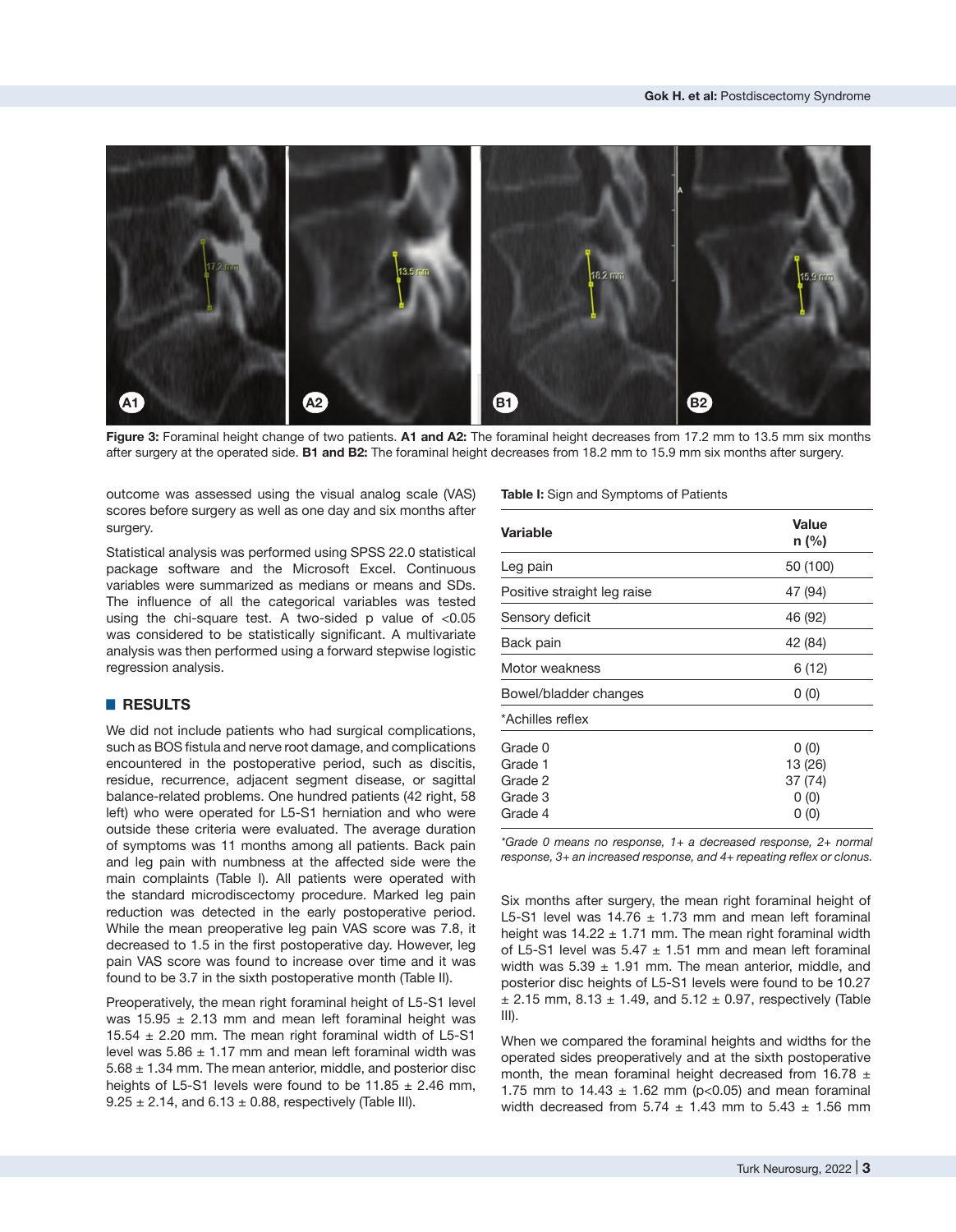**Table II:** Mean Leg Pain VAS Scores of Patients

|            | Preoperative |  | Sixth postoperative month |  |
|------------|--------------|--|---------------------------|--|
| <b>VAS</b> |              |  |                           |  |

**Table III:** Mean Foraminal and Intervertebral Discal Measurements of Patients for L5-S1 Level

|            | <b>Right For. Height</b> | <b>Right For. Width</b> | Left For. Height | Left For. Width |
|------------|--------------------------|-------------------------|------------------|-----------------|
| Preop. mm  | $15.95 \pm 2.13$         | $5.86 \pm 1.17$         | $15.54 \pm 2.20$ | $5.68 \pm 1.34$ |
| Postop. mm | $14.76 \pm 1.73$         | $5.47 \pm 1.51$         | $14.22 \pm 1.71$ | $5.39 \pm 1.91$ |

**Table IV:** Mean Foraminal Measurements of Operated and Non-Operated Disc Sides of Patients for L5-S1 Level (\*:p < 0.05)

|            | <b>Operated Side</b>        |                            | <b>Non-operated Side</b>   |                            |                     |                                   |                       |
|------------|-----------------------------|----------------------------|----------------------------|----------------------------|---------------------|-----------------------------------|-----------------------|
|            | <b>Foraminal</b><br>Height* | <b>Foraminal</b><br>Width* | <b>Foraminal</b><br>Height | <b>Foraminal</b><br>Width* | Ant. Disc<br>Height | <b>Mid. Disc</b><br><b>Height</b> | Post. Disc<br>Height* |
| Preop. mm  | $16.78 \pm 1.75$            | $5.74 + 1.43$              | $14.71 \pm 2.05$           | $6.13 \pm 1.95$            | $11.85 \pm 2.46$    | $9.25 + 2.14$                     | $6.13 \pm 0.88$       |
| Postop. mm | $14.43 \pm 1.62$            | $5.43 + 1.56$              | $14.55 \pm 1.86$           | $5.84 \pm 1.84$            | $10.27 + 2.15$      | $8.13 + 1.49$                     | $5.12 \pm 0.97$       |

(p<0.05) (Table III). For the non-operated side, the mean foraminal height decreased from  $14.71 \pm 2.05$  mm to  $14.55 \pm 1.5$ 1.86 mm (p>0.05) and mean foraminal width decreased from 6.13  $\pm$  1.95 mm to 5.84  $\pm$  1.84 mm (p<0.05) (Table IV).

Based on the correlation test, a statistically significant relationship was determined between the decrease in foramen height in the sixth postoperative month and the increase in leg pain VAS score in the sixth postoperative month compared to the first postoperative day (Pearson correlation  $= 0.408$ ; p<0.05). Also, for the same periods, a weak relationship was observed between the decrease in foramen weight and the increase in leg pain VAS score but was not statistically significant (Pearson correlation =  $0.269$ ;  $p > 0.05$ ).

Overall, a statistically significant relationship was determined between the decrease in the posterior side height of the disc level in the sixth postoperative month and the increase in leg pain VAS score in the sixth postoperative month compared to the first postoperative day (Pearson correlation  $= 0.391$ ; p<0.05). However, no strong or statistically significant relationship was observed for the change of anterior or middle side height of the disc level.

#### █ **DISCUSSION**

Postdiscectomy syndrome is a condition that no surgeon and patient would like to experience. After microdiscectomy, in some patients, leg pain is relieved at first but recurs after a certain period of time. Although we excluded classical causes, such as recurrence, residual, discitis, etc., we encountered difficulties in finding the cause of pain. This is a challenge for both the patient and the surgeon.

Sebaaly et al. summarized the etiologies of FBSS for the postoperative period as recurrent disc herniation, sagittal balance-related problems, adjacent segment disease, pelvic

incidence and lumbar lordosis mismatch, and battered root or nerve root entrapment syndrome (13).

Although foraminal stenosis is known to be a cause of postdiscectomy syndrome, it is often overlooked. As Orita et al. described, patients with postdiscectomy syndrome are primarily treated conservatively through medication, rehabilitation, and nerve block. But they are often refractory to conservative treatment. They indicate that patients with concordance between the demonstrated area of stenosis and radicular symptoms, are candidates for surgical foraminal decompressive procedure (12).

The normal parameters of lumbar foramina have been well documented by radiographic and cadaveric studies (12). Lack of safe passage of vital neurovascular structures through the spinal canal leads to leg pain. The foraminal height is critical to allow this safe passage (6,12).

Because of its anatomical features, L5-S1 foraminal stenosis tends to cause severe chronic pain and neurological disorder (11,12,13,15,16). Lumbar disc herniation and degenerative spondylolisthesis are commonly occurring spine pathologies and have their origins predominantly in L4-5 and L5-S1 levels (7). L5–S1 level is unique because of the wedge-shaped disc and its junctional location, coronally oriented facets and presence of iliolumbar and lumbosacral ligaments (12). L5-S1 intervertebral foramen is located between the highly mobile lumbar segment and the immobile sacrum.

According to a cadaveric study; foraminal height of ≤15 mm and posterior disc height of ≤4 mm leads to significant nerve root compression (7). Recent studies using CT and MRI have provided much more information for the assessment and measurement of lumbar foraminal stenosis (12). Hasegawa et al. determined that the height of the L5-S1 foramen was 19.9 mm and the width was 5.4 mm in their study of 18 cadavers